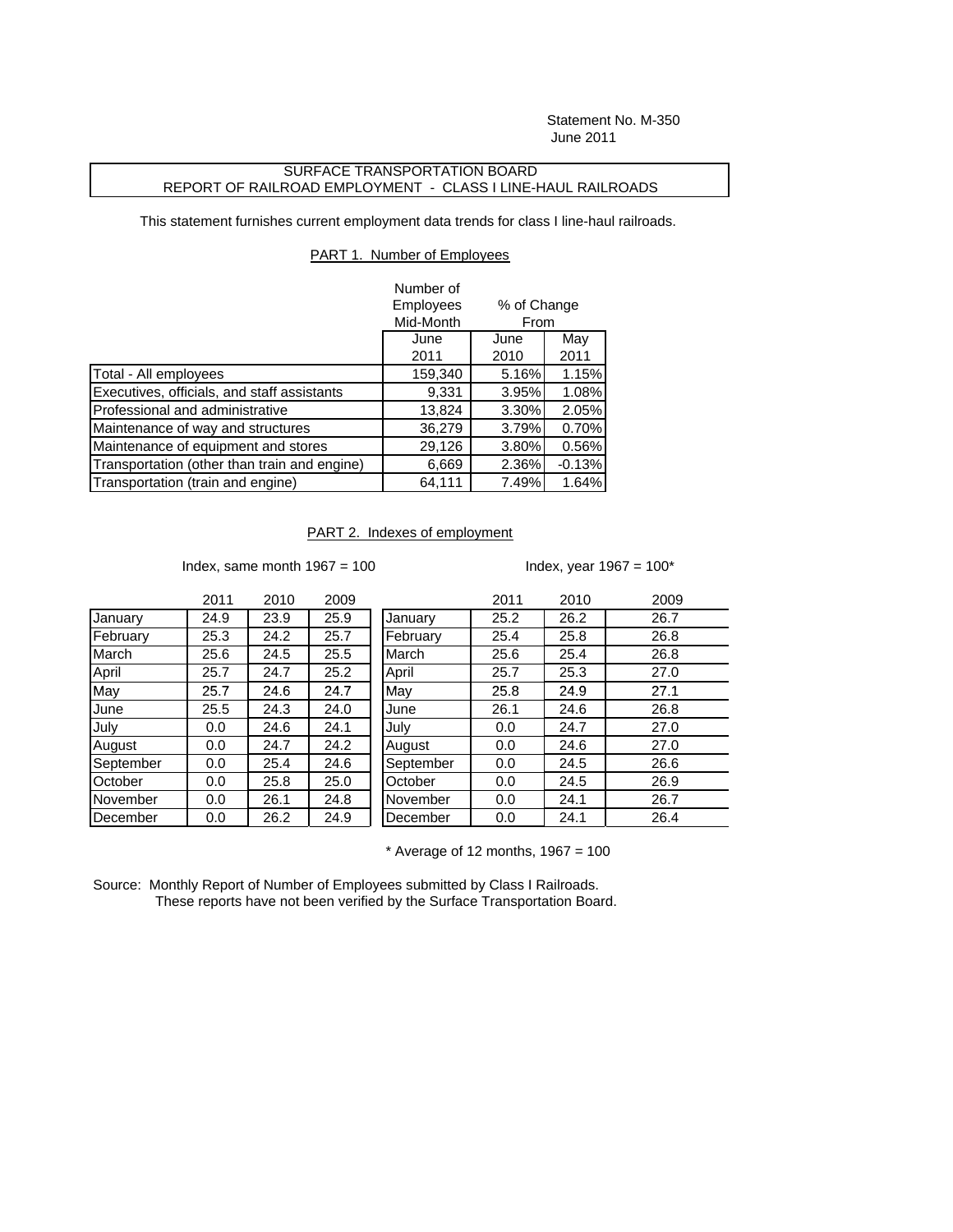| <b>CARRIER</b><br>Jun-11                                        |                                                                         | L100                                                                              | L200                                                                              | L 300                                                                            | L400                         | L500                                                                            | L600                                                                    | <b>TOTAL</b>                       |
|-----------------------------------------------------------------|-------------------------------------------------------------------------|-----------------------------------------------------------------------------------|-----------------------------------------------------------------------------------|----------------------------------------------------------------------------------|------------------------------|---------------------------------------------------------------------------------|-------------------------------------------------------------------------|------------------------------------|
| <b>BNSF</b><br><b>CSX</b><br>CN/GTW                             | 130500<br>121500<br>114900                                              | 1,694<br>1,210<br>374                                                             | 3,798<br>2,943<br>536                                                             | 8,960<br>6,569<br>1,898                                                          | 7,235<br>4,936<br>834        | 1,648<br>1,651<br>350                                                           | 16,414<br>10,841<br>2,134                                               | 39,749<br>28,150<br>6,126          |
| <b>KCS</b><br><b>NS</b><br>SOO<br>UP                            | (Includes all CN US Operations)<br>134500<br>117100<br>137700<br>139400 | 275<br>1,829<br>310<br>3,639                                                      | 363<br>2,774<br>339<br>3,071                                                      | 460<br>6,200<br>1,149<br>11,043                                                  | 359<br>5,904<br>533<br>9,325 | 78<br>1,400<br>211<br>1,331                                                     | 1,289<br>11,783<br>1,435<br>20,215                                      | 2,824<br>29,890<br>3,977<br>48,624 |
| <b>TOTAL</b>                                                    |                                                                         | 9,331                                                                             | 13,824                                                                            | 36,279                                                                           | 29,126                       | 6,669                                                                           | 64,111                                                                  | 159,340                            |
| <b>NRPC</b>                                                     | 103000                                                                  | 1,438                                                                             | 4,870                                                                             | 2,871                                                                            | 4,937                        | 2,865                                                                           | 3,410                                                                   | 20,391                             |
| L 100<br>L200<br>L 300<br>L 400<br>L500<br>L600<br><b>TOTAL</b> |                                                                         | June<br>2011<br>9,331<br>13,824<br>36,279<br>29,126<br>6,669<br>64,111<br>159,340 | June<br>2010<br>8,976<br>13,382<br>34,954<br>28,059<br>6,515<br>59,641<br>151,527 | May<br>2011<br>9,231<br>13,546<br>36,026<br>28,963<br>6,678<br>63,078<br>157,522 |                              | % Change<br>Year<br>3.95%<br>3.30%<br>3.79%<br>3.80%<br>2.36%<br>7.49%<br>5.16% | Month<br>1.08%<br>2.05%<br>0.70%<br>0.56%<br>$-0.13%$<br>1.64%<br>1.15% |                                    |
|                                                                 |                                                                         | 1967<br>Months                                                                    |                                                                                   | 2011<br>Months                                                                   |                              | Ratio<br>Corresp.<br>Months                                                     | Ratio<br>Average<br>Month                                               |                                    |
| January<br>February<br>March<br>April<br>Max                    |                                                                         | 614,766<br>610,335<br>608,751<br>611,136<br>613.821                               |                                                                                   | 153,304<br>154,502<br>155,842<br>156,777<br>157522                               |                              | 24.9<br>25.3<br>25.6<br>25.7<br>257                                             | 25.2<br>25.4<br>25.6<br>25.7<br>ጋ5 Ջ                                    |                                    |

| April     | 611,136 | 156,777 | 25.7 | 25.7 |
|-----------|---------|---------|------|------|
| May       | 613,824 | 157,522 | 25.7 | 25.8 |
| June      | 624,153 | 159,340 | 25.5 | 26.1 |
| July      | 623,096 | 0       | 0.0  | 0.0  |
| August    | 619,419 | 0       | 0.0  | 0.0  |
| September | 606,714 | 0       | 0.0  | 0.0  |
| October   | 597,271 | 0       | 0.0  | 0.0  |
| November  | 593,568 | 0       | 0.0  | 0.0  |
| December  | 590,100 | 0       | 0.0  | 0.0  |

Source: Monthly Report of Number of Employees submitted by Class I Railroads. These reports have not been verified by the Surface Transportation Board.